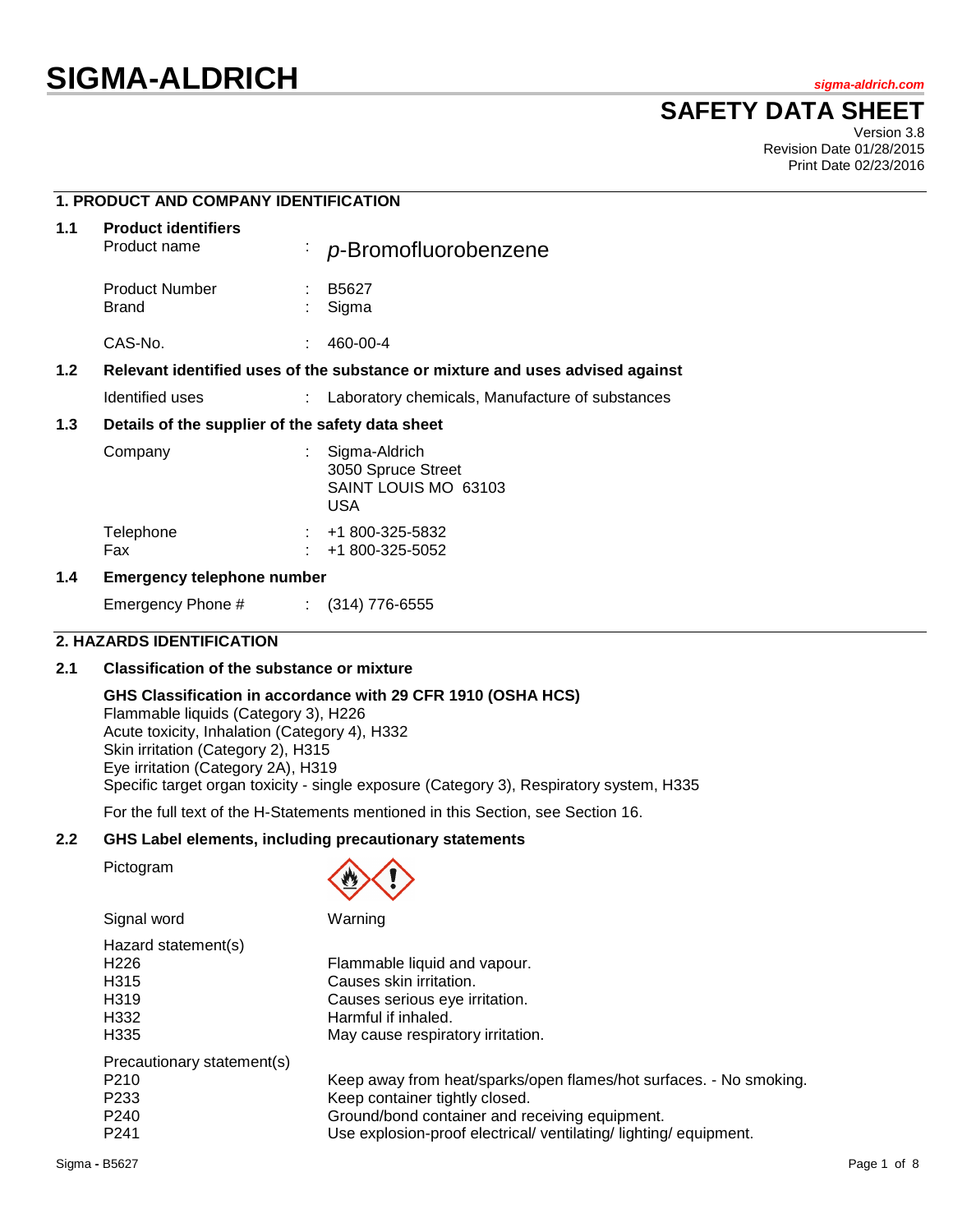| P242                 | Use only non-sparking tools.                                                                                                        |
|----------------------|-------------------------------------------------------------------------------------------------------------------------------------|
| P243                 | Take precautionary measures against static discharge.                                                                               |
| P <sub>261</sub>     | Avoid breathing dust/ fume/ gas/ mist/ vapours/ spray.                                                                              |
| P <sub>264</sub>     | Wash skin thoroughly after handling.                                                                                                |
| P <sub>271</sub>     | Use only outdoors or in a well-ventilated area.                                                                                     |
| P <sub>280</sub>     | Wear protective gloves/ protective clothing/ eye protection/ face<br>protection.                                                    |
| $P303 + P361 + P353$ | IF ON SKIN (or hair): Remove/ Take off immediately all contaminated<br>clothing. Rinse skin with water/ shower.                     |
| $P304 + P340$        | IF INHALED: Remove victim to fresh air and keep at rest in a position<br>comfortable for breathing.                                 |
| $P305 + P351 + P338$ | IF IN EYES: Rinse cautiously with water for several minutes. Remove<br>contact lenses, if present and easy to do. Continue rinsing. |
| P312                 | Call a POISON CENTER or doctor/ physician if you feel unwell.                                                                       |
| P321                 | Specific treatment (see supplemental first aid instructions on this label).                                                         |
| $P332 + P313$        | If skin irritation occurs: Get medical advice/attention.                                                                            |
| $P337 + P313$        | If eye irritation persists: Get medical advice/attention.                                                                           |
| P362                 | Take off contaminated clothing and wash before reuse.                                                                               |
| P370 + P378          | In case of fire: Use dry sand, dry chemical or alcohol-resistant foam for<br>extinction.                                            |
| $P403 + P233$        | Store in a well-ventilated place. Keep container tightly closed.                                                                    |
| P403 + P235          | Store in a well-ventilated place. Keep cool.                                                                                        |
| P405                 | Store locked up.                                                                                                                    |
| P <sub>501</sub>     | Dispose of contents/ container to an approved waste disposal plant.                                                                 |
|                      |                                                                                                                                     |

#### **2.3 Hazards not otherwise classified (HNOC) or not covered by GHS** - none

### **3. COMPOSITION/INFORMATION ON INGREDIENTS**

#### **3.1 Substances**

| Synonyms         | 4-Bromofluorobenzene |
|------------------|----------------------|
| Formula          | $\therefore$ C6H4BrF |
| Molecular weight | : $175.00$ g/mol     |
| CAS-No.          | 460-00-4             |
| EC-No.           | $: 207-300-2$        |

#### **Hazardous components**

| Component                                                                                                        | Classification                | Concentration |
|------------------------------------------------------------------------------------------------------------------|-------------------------------|---------------|
| 1-Bromo-4-fluorobenzene                                                                                          |                               |               |
|                                                                                                                  | Flam. Liq. 3; Acute Tox. 4;   | $\leq$ 100 %  |
|                                                                                                                  | Skin Irrit. 2; Eye Irrit. 2A; |               |
|                                                                                                                  | STOT SE 3; H226, H315,        |               |
|                                                                                                                  | H319, H332, H335              |               |
| $\Gamma$ and a full fact of the H. Of atoms and members of both $\Gamma$ of $\Gamma$ and an $\Gamma$ of $\Gamma$ |                               |               |

For the full text of the H-Statements mentioned in this Section, see Section 16.

### **4. FIRST AID MEASURES**

#### **4.1 Description of first aid measures**

#### **General advice**

Consult a physician. Show this safety data sheet to the doctor in attendance.Move out of dangerous area.

#### **If inhaled**

If breathed in, move person into fresh air. If not breathing, give artificial respiration. Consult a physician.

#### **In case of skin contact**

Wash off with soap and plenty of water. Consult a physician.

#### **In case of eye contact**

Rinse thoroughly with plenty of water for at least 15 minutes and consult a physician.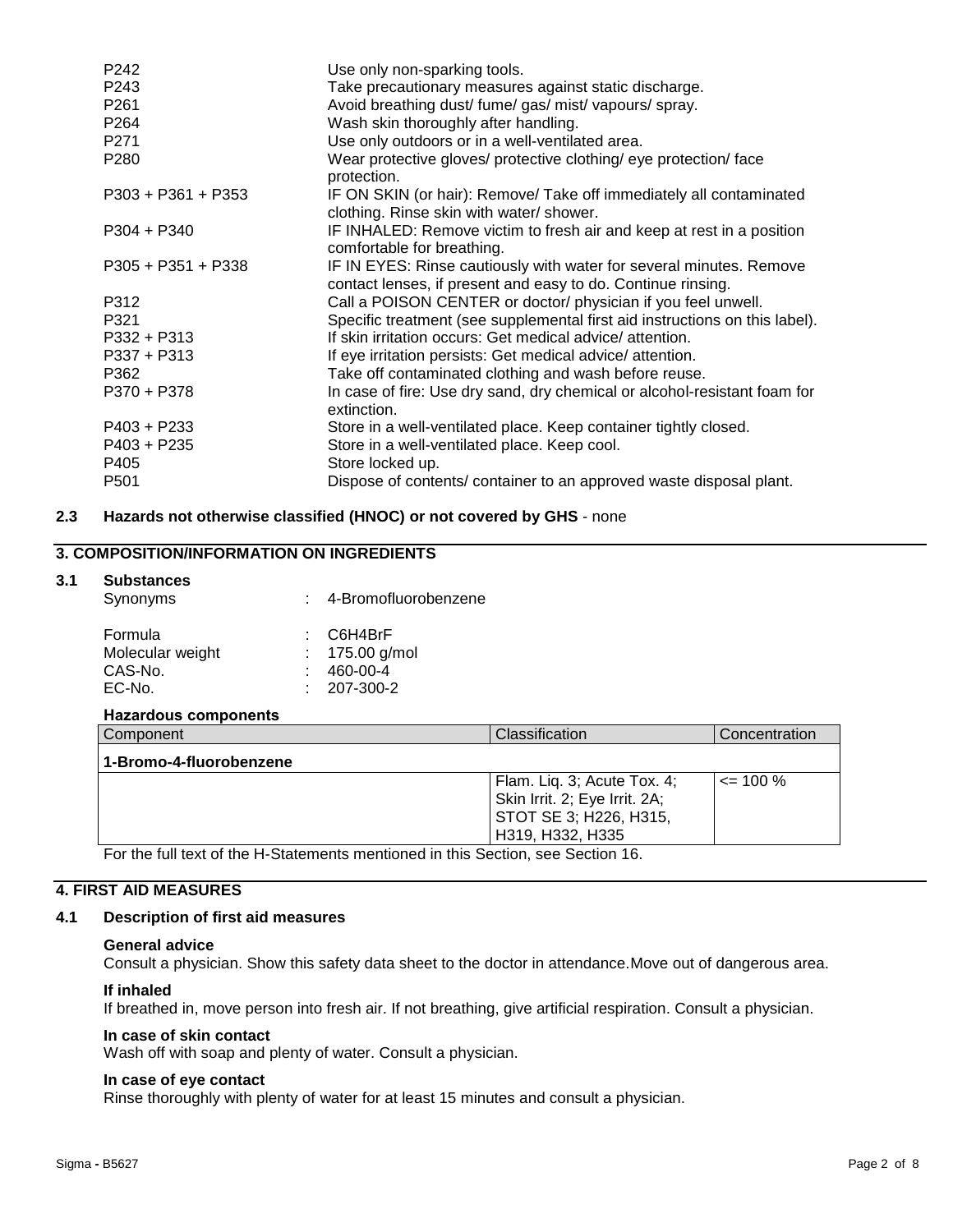#### **If swallowed**

Do NOT induce vomiting. Never give anything by mouth to an unconscious person. Rinse mouth with water. Consult a physician.

#### **4.2 Most important symptoms and effects, both acute and delayed**

The most important known symptoms and effects are described in the labelling (see section 2.2) and/or in section 11

**4.3 Indication of any immediate medical attention and special treatment needed** No data available

#### **5. FIREFIGHTING MEASURES**

#### **5.1 Extinguishing media**

#### **Suitable extinguishing media**

For small (incipient) fires, use media such as "alcohol" foam, dry chemical, or carbon dioxide. For large fires, apply water from as far as possible. Use very large quantities (flooding) of water applied as a mist or spray; solid streams of water may be ineffective. Cool all affected containers with flooding quantities of water.

**5.2 Special hazards arising from the substance or mixture** Carbon oxides, Hydrogen bromide gas, Hydrogen fluoride

#### **5.3 Advice for firefighters**

Wear self-contained breathing apparatus for firefighting if necessary.

#### **5.4 Further information**

Use water spray to cool unopened containers.

#### **6. ACCIDENTAL RELEASE MEASURES**

#### **6.1 Personal precautions, protective equipment and emergency procedures**

Use personal protective equipment. Avoid breathing vapours, mist or gas. Ensure adequate ventilation. Remove all sources of ignition. Evacuate personnel to safe areas. Beware of vapours accumulating to form explosive concentrations. Vapours can accumulate in low areas. For personal protection see section 8.

#### **6.2 Environmental precautions** Prevent further leakage or spillage if safe to do so. Do not let product enter drains.

### **6.3 Methods and materials for containment and cleaning up** Contain spillage, and then collect with an electrically protected vacuum cleaner or by wet-brushing and place in

container for disposal according to local regulations (see section 13).

#### **6.4 Reference to other sections**

For disposal see section 13.

#### **7. HANDLING AND STORAGE**

#### **7.1 Precautions for safe handling**

Avoid contact with skin and eyes. Avoid inhalation of vapour or mist. Keep away from sources of ignition - No smoking.Take measures to prevent the build up of electrostatic charge. For precautions see section 2.2.

**7.2 Conditions for safe storage, including any incompatibilities** Store in cool place. Keep container tightly closed in a dry and well-ventilated place. Containers which are opened must be carefully resealed and kept upright to prevent leakage.

#### **7.3 Specific end use(s)**

Apart from the uses mentioned in section 1.2 no other specific uses are stipulated

### **8. EXPOSURE CONTROLS/PERSONAL PROTECTION**

#### **8.1 Control parameters**

#### **Components with workplace control parameters**

Contains no substances with occupational exposure limit values.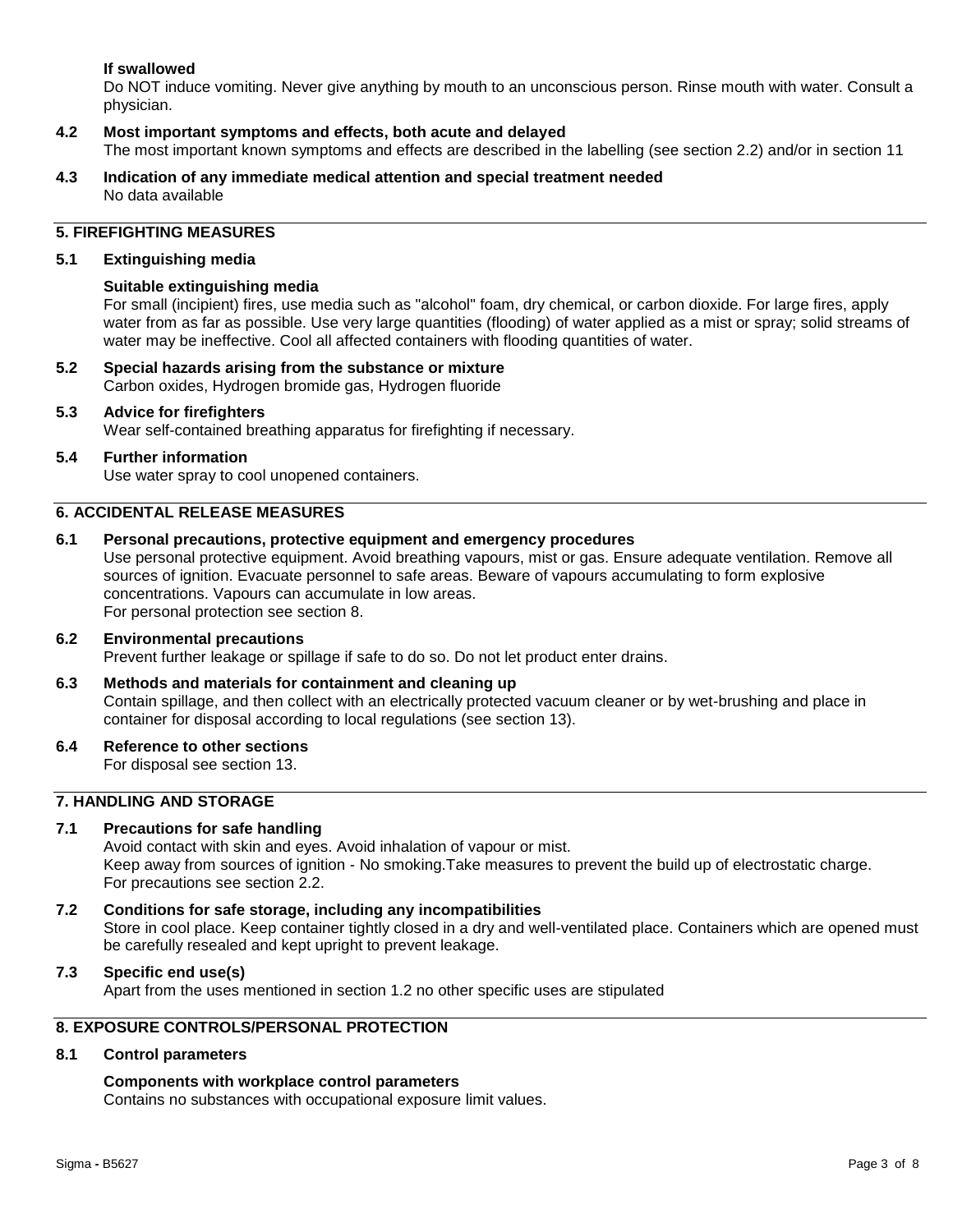#### **8.2 Exposure controls**

#### **Appropriate engineering controls**

Handle in accordance with good industrial hygiene and safety practice. Wash hands before breaks and at the end of workday.

#### **Personal protective equipment**

#### **Eye/face protection**

Face shield and safety glasses Use equipment for eye protection tested and approved under appropriate government standards such as NIOSH (US) or EN 166(EU).

#### **Skin protection**

Handle with gloves. Gloves must be inspected prior to use. Use proper glove removal technique (without touching glove's outer surface) to avoid skin contact with this product. Dispose of contaminated gloves after use in accordance with applicable laws and good laboratory practices. Wash and dry hands.

#### **Body Protection**

Complete suit protecting against chemicals, Flame retardant antistatic protective clothing., The type of protective equipment must be selected according to the concentration and amount of the dangerous substance at the specific workplace.

#### **Respiratory protection**

Where risk assessment shows air-purifying respirators are appropriate use a full-face respirator with multipurpose combination (US) or type ABEK (EN 14387) respirator cartridges as a backup to engineering controls. If the respirator is the sole means of protection, use a full-face supplied air respirator. Use respirators and components tested and approved under appropriate government standards such as NIOSH (US) or CEN (EU).

#### **Control of environmental exposure**

Prevent further leakage or spillage if safe to do so. Do not let product enter drains.

#### **9. PHYSICAL AND CHEMICAL PROPERTIES**

#### **9.1 Information on basic physical and chemical properties**

| a) | Appearance                                         | Form: clear, liquid<br>Colour: light yellow |
|----|----------------------------------------------------|---------------------------------------------|
| b) | Odour                                              | No data available                           |
| c) | <b>Odour Threshold</b>                             | No data available                           |
| d) | pH                                                 | No data available                           |
| e) | Melting point/freezing<br>point                    | Melting point/range: -16 °C (3 °F)          |
| f) | Initial boiling point and<br>boiling range         | 150 °C (302 °F) at 1,013 hPa (760 mmHg)     |
| g) | Flash point                                        | 53 °C (127 °F) - closed cup                 |
| h) | Evaporation rate                                   | No data available                           |
| i) | Flammability (solid, gas)                          | No data available                           |
| j) | Upper/lower<br>flammability or<br>explosive limits | No data available                           |
| k) | Vapour pressure                                    | No data available                           |
| I) | Vapour density                                     | No data available                           |
| m) | Relative density                                   | 1.593 g/cm3                                 |
| n) | Water solubility                                   | No data available                           |
| O) | Partition coefficient: n-<br>octanol/water         | No data available                           |
| p) | Auto-ignition<br>temperature                       | No data available                           |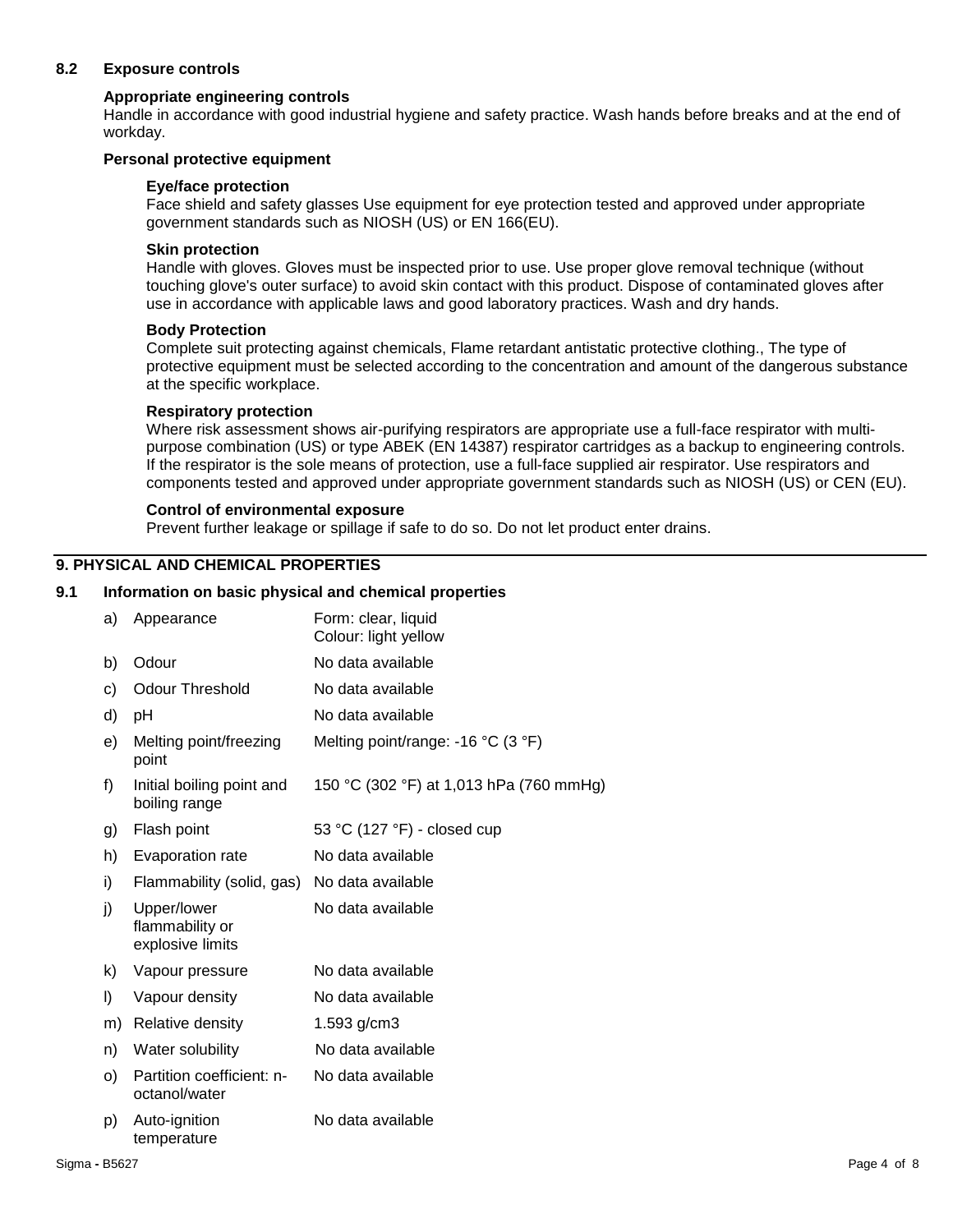- q) Decomposition temperature No data available
- r) Viscosity No data available
- s) Explosive properties No data available
- t) Oxidizing properties No data available

#### **9.2 Other safety information** No data available

### **10. STABILITY AND REACTIVITY**

### **10.1 Reactivity**

No data available

- **10.2 Chemical stability** Stable under recommended storage conditions.
- **10.3 Possibility of hazardous reactions** No data available
- **10.4 Conditions to avoid** Heat, flames and sparks.
- **10.5 Incompatible materials** Strong oxidizing agents
- **10.6 Hazardous decomposition products** Other decomposition products - No data available In the event of fire: see section 5

### **11. TOXICOLOGICAL INFORMATION**

### **11.1 Information on toxicological effects**

### **Acute toxicity**

LD50 Oral - Rat - 2,700 mg/kg Remarks: Behavioral:Tremor. Behavioral:Change in motor activity (specific assay). Behavioral:Ataxia.

LC50 Inhalation - Rat - 4 h - 18,000 mg/m3 Remarks: Behavioral:Tremor. Behavioral:Change in motor activity (specific assay). Lungs, Thorax, or Respiration:Dyspnea.

Dermal: No data available

No data available

**Skin corrosion/irritation** No data available

**Serious eye damage/eye irritation** No data available

**Respiratory or skin sensitisation**

No data available

### **Germ cell mutagenicity**

## No data available

### **Carcinogenicity**

- IARC: No component of this product present at levels greater than or equal to 0.1% is identified as probable, possible or confirmed human carcinogen by IARC.
- ACGIH: No component of this product present at levels greater than or equal to 0.1% is identified as a carcinogen or potential carcinogen by ACGIH.
- NTP: No component of this product present at levels greater than or equal to 0.1% is identified as a known or anticipated carcinogen by NTP.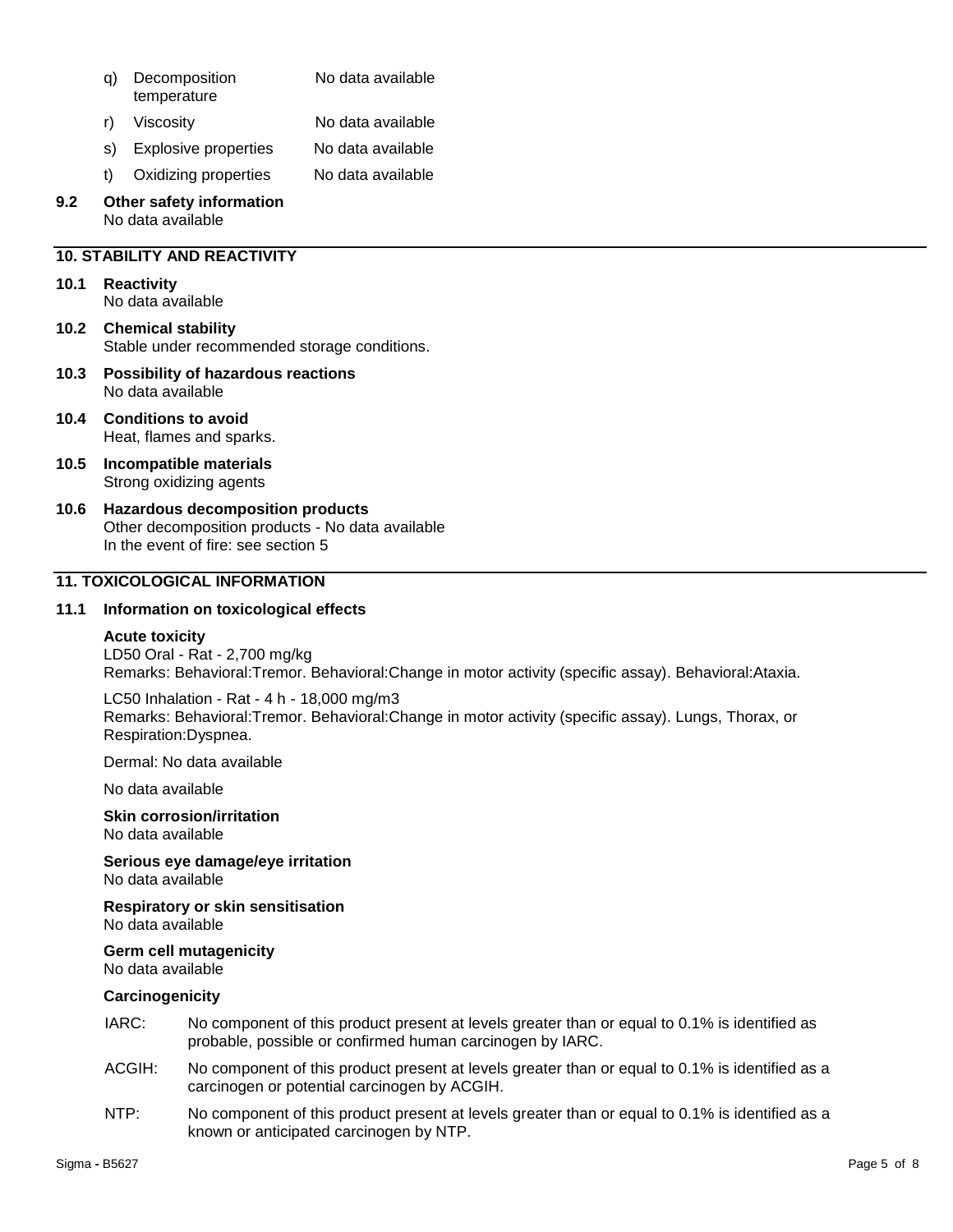OSHA: No component of this product present at levels greater than or equal to 0.1% is identified as a carcinogen or potential carcinogen by OSHA.

#### **Reproductive toxicity**

No data available

No data available

#### **Specific target organ toxicity - single exposure**

No data available Inhalation - May cause respiratory irritation.

### **Specific target organ toxicity - repeated exposure**

No data available

**Aspiration hazard** No data available

#### **Additional Information**

RTECS: CY9033750

To the best of our knowledge, the chemical, physical, and toxicological properties have not been thoroughly investigated.

#### **12. ECOLOGICAL INFORMATION**

#### **12.1 Toxicity**

No data available

- **12.2 Persistence and degradability** No data available
- **12.3 Bioaccumulative potential** No data available

**12.4 Mobility in soil** No data available

**12.5 Results of PBT and vPvB assessment** PBT/vPvB assessment not available as chemical safety assessment not required/not conducted

#### **12.6 Other adverse effects**

No data available

### **13. DISPOSAL CONSIDERATIONS**

#### **13.1 Waste treatment methods**

#### **Product**

Burn in a chemical incinerator equipped with an afterburner and scrubber but exert extra care in igniting as this material is highly flammable. Offer surplus and non-recyclable solutions to a licensed disposal company. Contact a licensed professional waste disposal service to dispose of this material.

#### **Contaminated packaging**

Dispose of as unused product.

#### **14. TRANSPORT INFORMATION**

#### **DOT (US)**

UN number: 1993 Class: 3 Packing group: III Proper shipping name: Flammable liquids, n.o.s. (1-Bromo-4-fluorobenzene)

Poison Inhalation Hazard: No

**IMDG**

UN number: 1993 Class: 3 Packing group: III EMS-No: F-E, S-E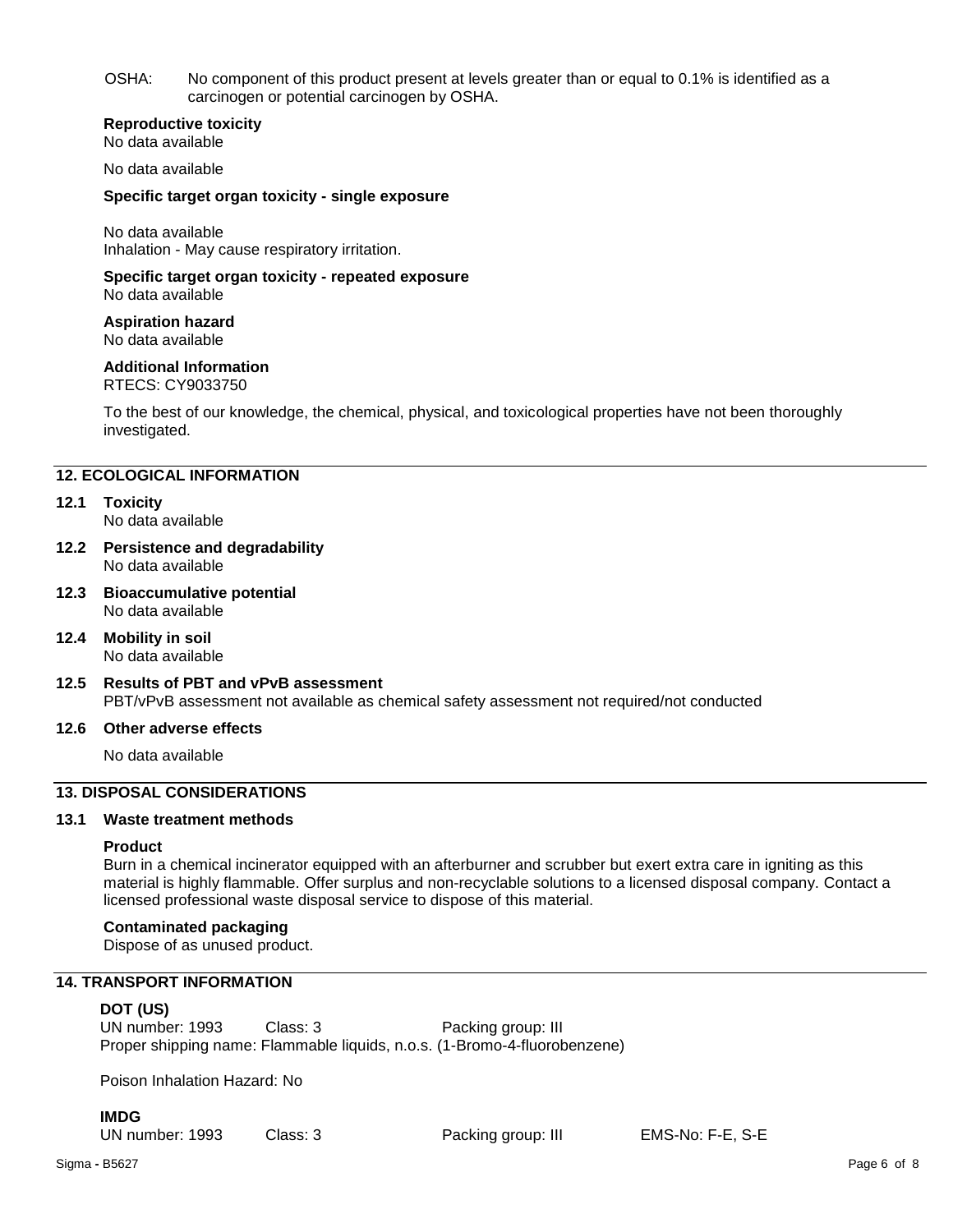Proper shipping name: FLAMMABLE LIQUID, N.O.S. (1-Bromo-4-fluorobenzene)

#### **IATA**

UN number: 1993 Class: 3 Packing group: III Proper shipping name: Flammable liquid, n.o.s. (1-Bromo-4-fluorobenzene)

#### **15. REGULATORY INFORMATION**

### **SARA 302 Components**

No chemicals in this material are subject to the reporting requirements of SARA Title III, Section 302.

#### **SARA 313 Components**

This material does not contain any chemical components with known CAS numbers that exceed the threshold (De Minimis) reporting levels established by SARA Title III, Section 313.

#### **SARA 311/312 Hazards**

Fire Hazard, Acute Health Hazard

#### **Massachusetts Right To Know Components**

No components are subject to the Massachusetts Right to Know Act.

#### **Pennsylvania Right To Know Components**

|                                            | CAS-No.  | <b>Revision Date</b> |
|--------------------------------------------|----------|----------------------|
| 1-Bromo-4-fluorobenzene                    | 460-00-4 |                      |
| <b>New Jersey Right To Know Components</b> |          |                      |
|                                            | CAS-No.  | <b>Revision Date</b> |
| 1-Bromo-4-fluorobenzene                    | 460-00-4 |                      |

#### **California Prop. 65 Components**

This product does not contain any chemicals known to State of California to cause cancer, birth defects, or any other reproductive harm.

#### **16. OTHER INFORMATION**

#### **Full text of H-Statements referred to under sections 2 and 3.**

| Acute Tox.<br>Eye Irrit.<br>Flam. Liq.<br>H226<br>H315<br>H319<br>H332<br>H335<br>Skin Irrit.             | Acute toxicity<br>Eye irritation<br>Flammable liquids<br>Flammable liquid and vapour.<br>Causes skin irritation.<br>Causes serious eye irritation.<br>Harmful if inhaled.<br>May cause respiratory irritation.<br>Skin irritation |
|-----------------------------------------------------------------------------------------------------------|-----------------------------------------------------------------------------------------------------------------------------------------------------------------------------------------------------------------------------------|
| <b>HMIS Rating</b><br>Health hazard:<br>Chronic Health Hazard:<br>Flammability:<br><b>Physical Hazard</b> | 2<br>2<br>0                                                                                                                                                                                                                       |
| <b>NFPA Rating</b><br>Health hazard:<br>Fire Hazard:<br>Reactivity Hazard:                                | 2<br>2<br>0                                                                                                                                                                                                                       |

#### **Further information**

Copyright 2015 Sigma-Aldrich Co. LLC. License granted to make unlimited paper copies for internal use only. The above information is believed to be correct but does not purport to be all inclusive and shall be used only as a guide. The information in this document is based on the present state of our knowledge and is applicable to the product with regard to appropriate safety precautions. It does not represent any guarantee of the properties of the product. Sigma-Aldrich Corporation and its Affiliates shall not be held liable for any damage resulting from handling